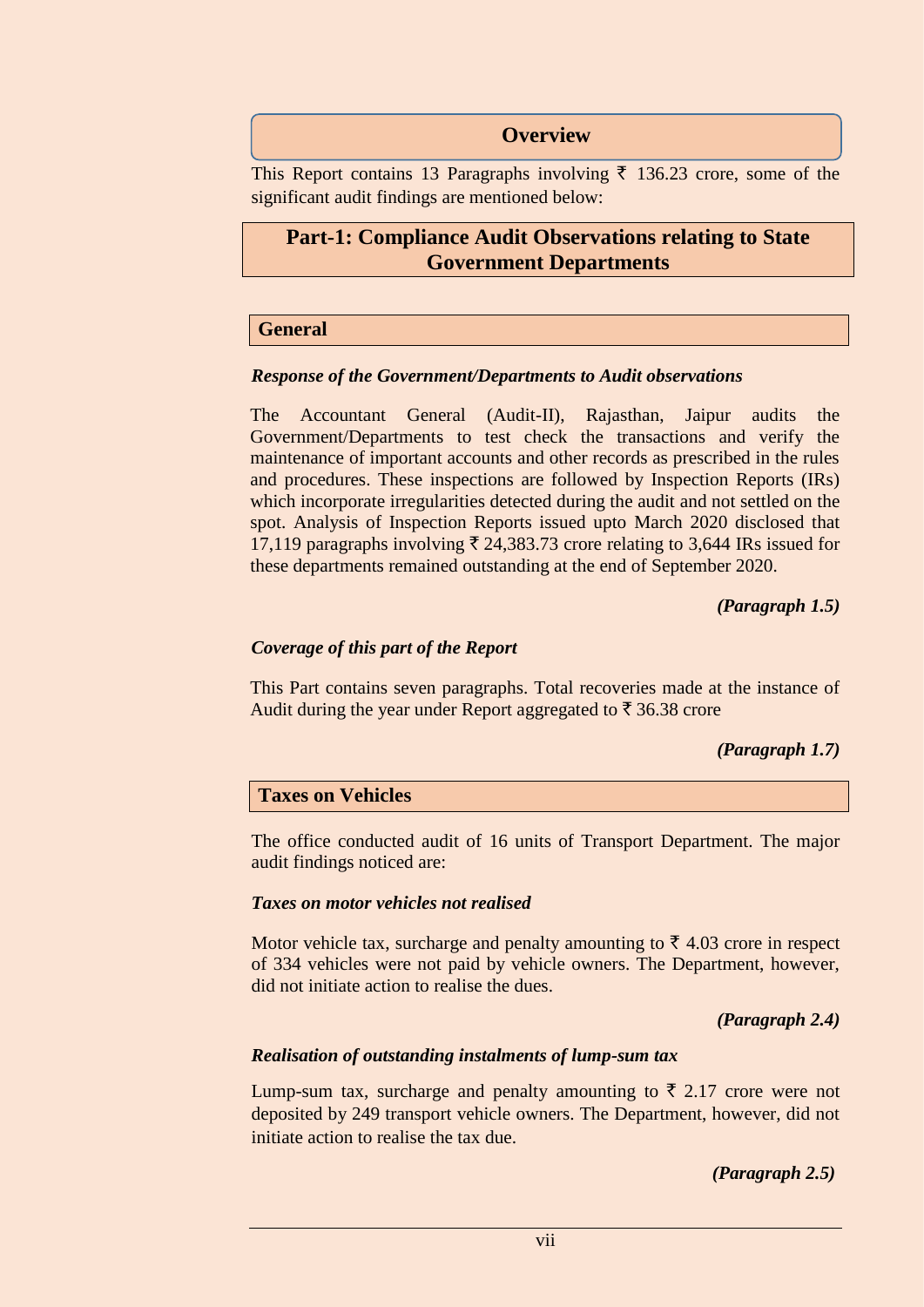# **Mining Receipts**

The office conducted audit of 43 units of Mines and Geology Department. The major audit findings noticed are:

# *Non-recovery of cost of illegally excavated mineral*

Department, despite being aware that short term permit holder had utilised 51,125 MT mineral masonry stone over and above the permitted quantity, failed to recover  $\bar{\xi}$  86.91 lakh, being cost of mineral

*(Paragraph 2.9)*

## *Non- recovery of Government revenue*

Department refunded the bank guarantee and security deposit without ensuring complete recovery of contract amount and interest on belated payment, as Demand and Collection Register was not maintained.

*(Paragraph 2.10)*

## **Forest Department**

## *Avoidable expenditure on maintenance of plants*

Growing seedlings/plants without proper survey of the actual requirement resulted in avoidable expenditure of  $\bar{\tau}$  1.12 crore on maintenance of plants during the year 2019-20.

# *(Paragraph 3.1)*

# **Public Works Department**

#### *Irregular expenditure under Central Road Fund*

The Central Road Fund was established for the (i) development and maintenance of national highways; (ii) development of the rural roads; (iii) development and maintenance of other State roads including roads of inter-State and economic importance; (iv) construction of roads either under or over the railways by means of bridges and erection of safety works at unmanned rail-road crossings and (v) such projects as may be prescribed.

As per the Central Road Fund guidelines, the sanction for the excess/extra items to be executed was to be taken from the Ministry of Road Transport and Highways. Scrutiny of records of three divisions of Public Works Department revealed that the State Government took decisions at its own level and incurred  $\bar{\tau}$  11.06 crore on excess/extra items without approval of the MoRTH. It reflects the lack of internal controls on the part of Department to ensure compliance with the procedure prescribed for Central Road Fund.

*(Paragraph 3.2)*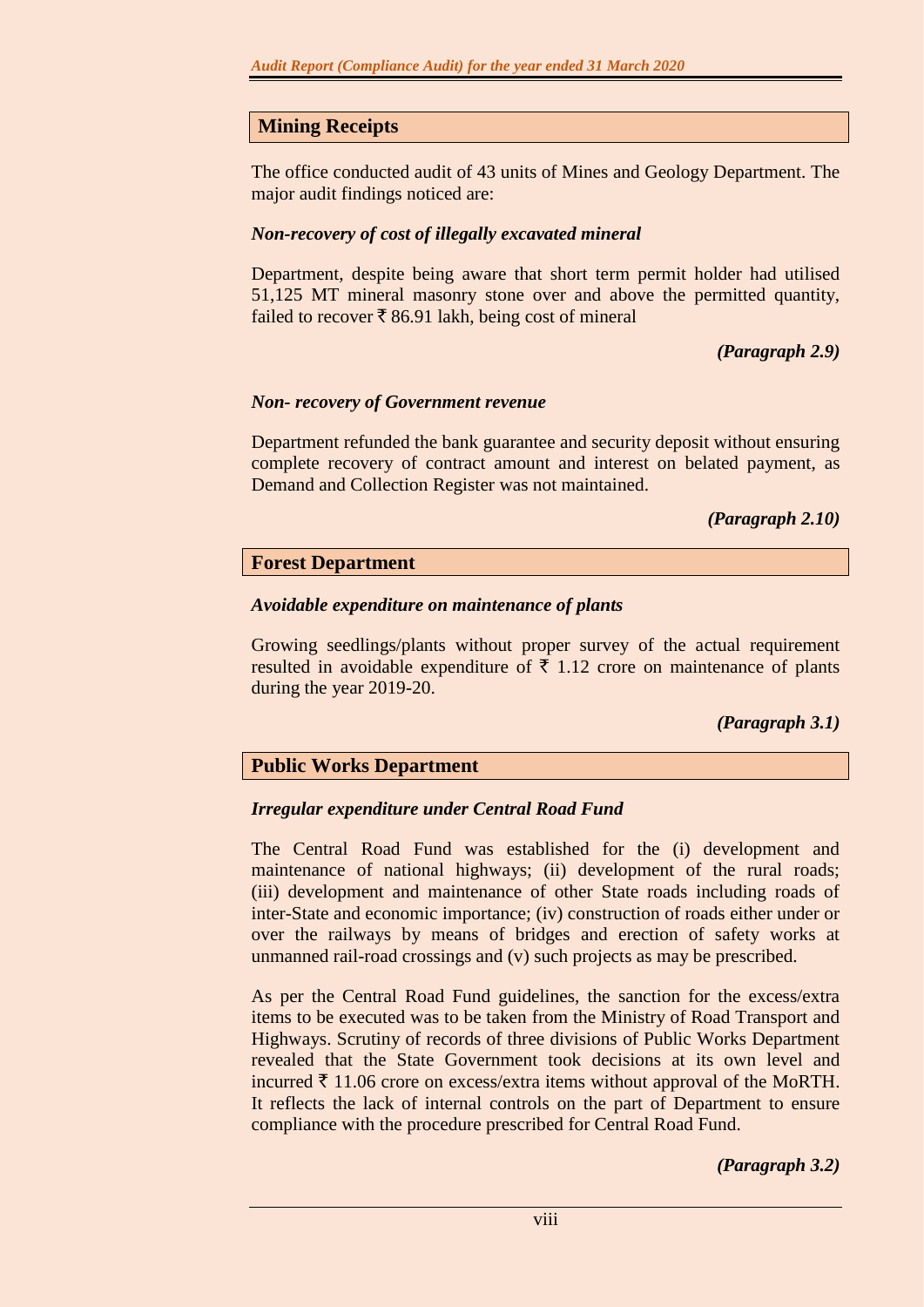# **Industries Department**

#### *Blocking of funds due to laxity of decision*

Failure of Government and Urban Improvement Trust, Bhiwadi to ensure timely action at various stages of construction of flats for economically weaker section resulted in blocking of  $\bar{\tau}$  2.09 crore which deprived the beneficiaries of the intended benefit.

*(Paragraph 3.3)*

# **Part-2: Compliance Audit Observations of State Public Sector Undertakings**

This Part includes six draft paragraphs highlighting important audit findings emerging from test check of transactions of the State Government Companies and Statutory Corporations.

## **Rajasthan State Road Development and Construction Corporation Limited**

## *Thematic Audit on 'Construction activity of Rajasthan State Road Development and Construction Corporation Limited'*

A thematic audit on 'Construction activity of Rajasthan State Road Development and Construction Corporation Limited' for the period 2016-17 to 2019-20 was conducted. Major audit finding noticed are:

#### *Achievement of Objectives*

• The objective behind instituting the Company was to act as a specialised agency for carrying out construction activities, and thus ease the financial burden on the Government. This remained unmet, as the Company had a very limited share *i.e.* only 11.36 *per cent* in roads and bridges constructed in the State.

#### *Adoption of Advanced Techniques and Sustainable Practices*

 The Company did not evolve a mechanism to explore/adopt technologically advanced, eco-friendly and sustainable practices and thus not only lost the opportunity of controlling the construction/ repairing cost of the roads but also failed in disposal of plastic waste which is hazardous to the environment.

# *Execution of Projects*

 The Company was not prompt and effective in executing the undertaken projects as per the schedules envisaged in MOA/work orders as there were instances of delay in awarding (from 15 months to 33 months) and executing the projects (upto 43 months in 54 *per cent* of the completed projects). Further, it did not analyse the reasons of delay, to take effective steps for avoiding the time overrun in implementation of projects.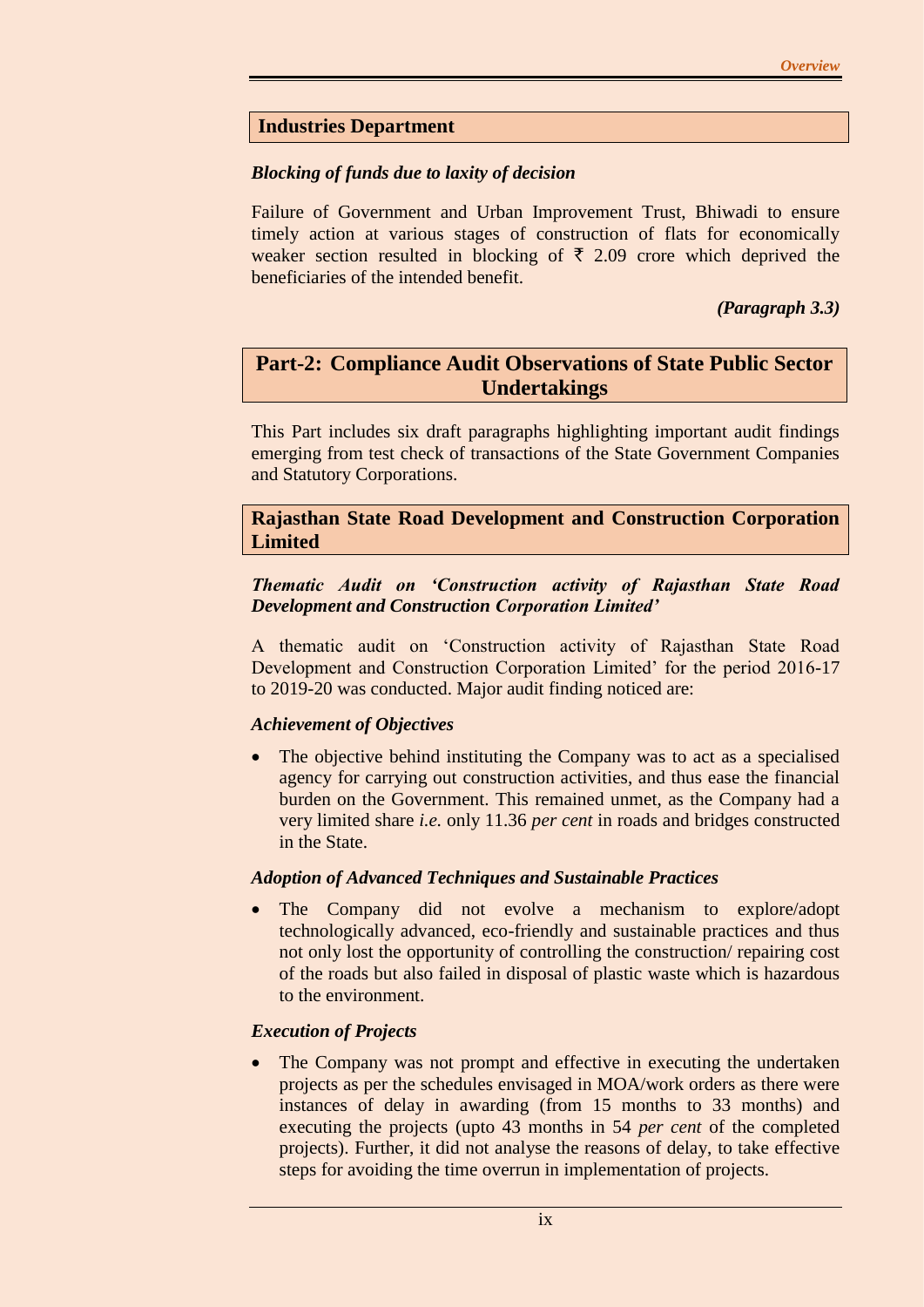# *Compliance of provisions of RTPP Act/Rules*

 The Company did not maintain the requisite documents to assess the procurement and supply of cement. Further, the Company failed in complying with the provisions of the RTPP Act/Rules relating to rate contract and also in controlling the regular fluctuations in the contracted rates of cement to safeguard its financial interest.

## *Utilisation of newly purchased machines*

Six dumpers/ tippers and two DG sets worth  $\bar{\tau}$  1.88 crore were not utilised for 21 months and 12 months respectively from purchase.

## *Financial Management*

 Financial management of the Company was not robust as directions of the State Government for charging overhead was not complied with. Directions of the COPU relating to restricting the execution of works to the level of funds received was also not ensured as the Company released ₹ 23.47 crore in excess of the available funds in selected seven cases. Further, levy of liquidated damages as per the terms and conditions of the work orders and recovery of outstanding dues from the clients ( $\overline{\xi}$  87.56) crore as on 31 March 2021) was also not ensured.

# *Management of Quality Control*

- Audit analysis revealed that Unit offices failed to ensure quality control, as the laid down MORTH/Company's specifications for bitumen content in construction of road have not been adhered to in respect of 18 road works.
- Further, efficacy and effectiveness of the quality control inspections carried out by the QC wing was not monitored.

#### *Oversight and Monitoring*

• System for monitoring the progress of the works in a periodic manner and taking corrective steps for removal of the hindrances was not ensured.

*(Paragraph 2.1)*

**Rajasthan State Industrial Development and Investment Corporation Limited**

#### *Avoidable payment of interest of ₹ 6.24 crore*

The Company delayed in initiating action to adhere to the provisions of the Income Tax Act which led to payment of avoidable penal interest of ₹ 6.24 crore.

*(Paragraph 2.2)*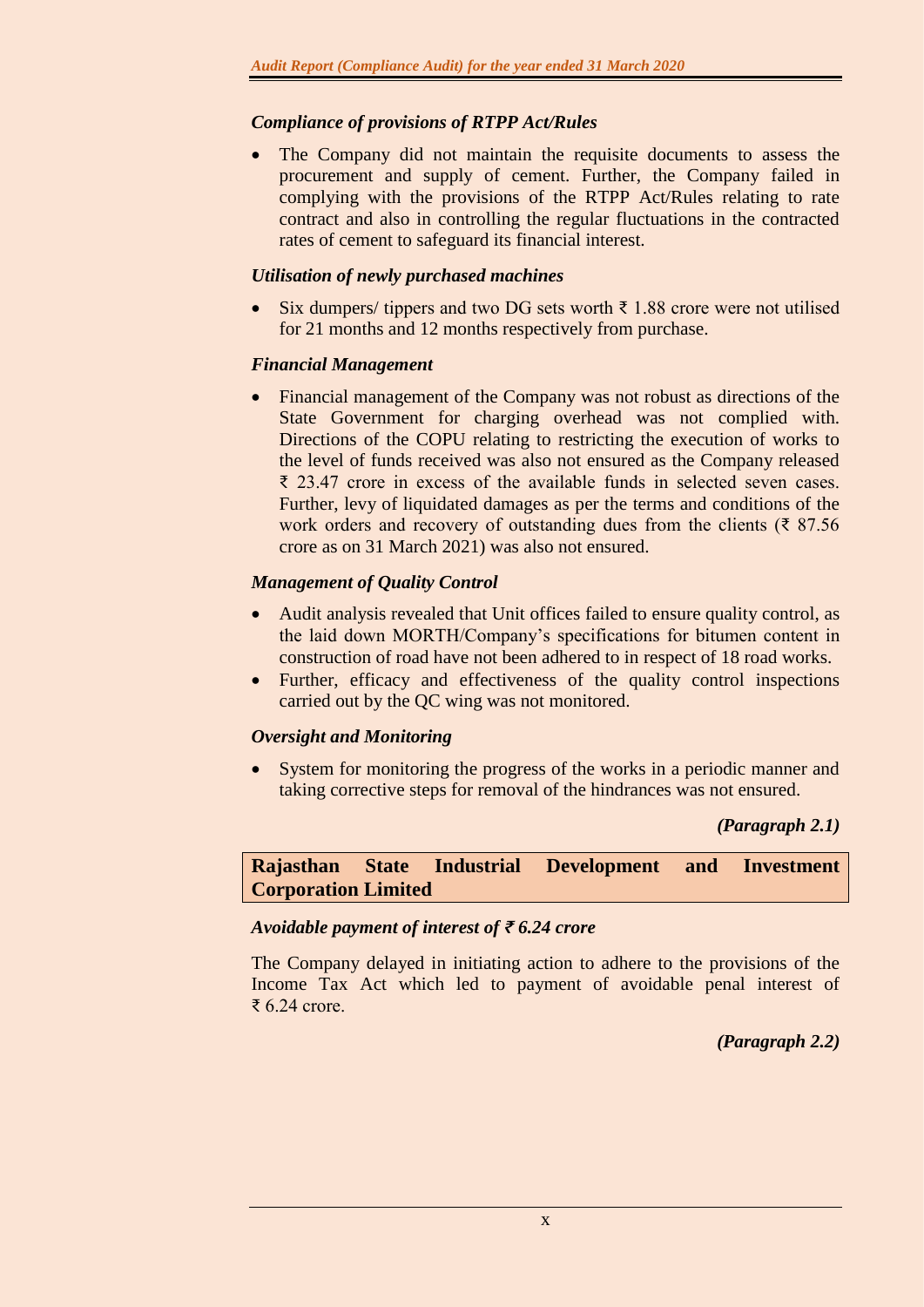# **Rajasthan Rajya Vidyut Utpadan Nigam Limited**

#### *Lack of adequate checks and balances led to short receipt of idle freight worth ₹ 1.90 crore*

Two Thermal Power Stations of the Company did not put in place adequate checks and balances and resultantly, failed in identifying non-adjustment of Goods and Service Tax on the idle freight reimbursed by South Eastern Collieries Limited for 2017-20. The Company suffered a minimum loss of ₹ 1.90 crore, due to lack of proper internal checks.

## *(Paragraph 2.3)*

**Jaipur Vidyut Vitran Nigam Limited, Ajmer Vidyut Vitran Nigam Limited and Jodhpur Vidyut Vitran Nigam Limited**

#### *Mandatory pre-requirements of obtaining administrative approval and government guarantee were bypassed for availing loans worth ₹ 4,121 crore*

Three distribution companies (DISCOMs) availed loans worth ₹ 4,121 crore without adhering to the mandatory pre-requirements of obtaining administrative approval and arranging guarantee on loans from the State Government. Irregular financial behaviour of DISCOMs deprived them of discount in interest worth ₹ 9.36 crore. The DISCOMs also incurred ₹ 35.13 crore on guarantee commission paid for a period during which the guarantees extended by the State Government were not valid.

#### *(Paragraph 2.4)*

#### **Jodhpur Vidyut Vitran Nigam Limited**

#### *Non-mapping of business rules led to short levy of penalty/charges*

Non-mapping of business rules/formula in the billing system and computation of excess drawal of energy and penalty amount manually led to short levy of penalty/charges for excess capacity utilisation to the tune of  $\bar{\tau}$  2.80 crore.

#### *(Paragraph 2.5)*

#### **Jaipur Vidyut Vitran Nigam Limited**

#### *Distribution Franchisee Arrangements*

Several shortcomings were noticed in the implementation of Distribution Franchisee Arrangement by the Company both at the planning and execution stage. Firstly, no fresh exercise was conducted to identify areas of High and moderate losses before sending the proposal to the STF. DFs could be appointed only for two out of three cities/areas identified covering only 5.39 *per cent* of total energy drawn as against 25 *per cent* envisaged by the STF. The clauses of the DFAs related to installation of check meters and main